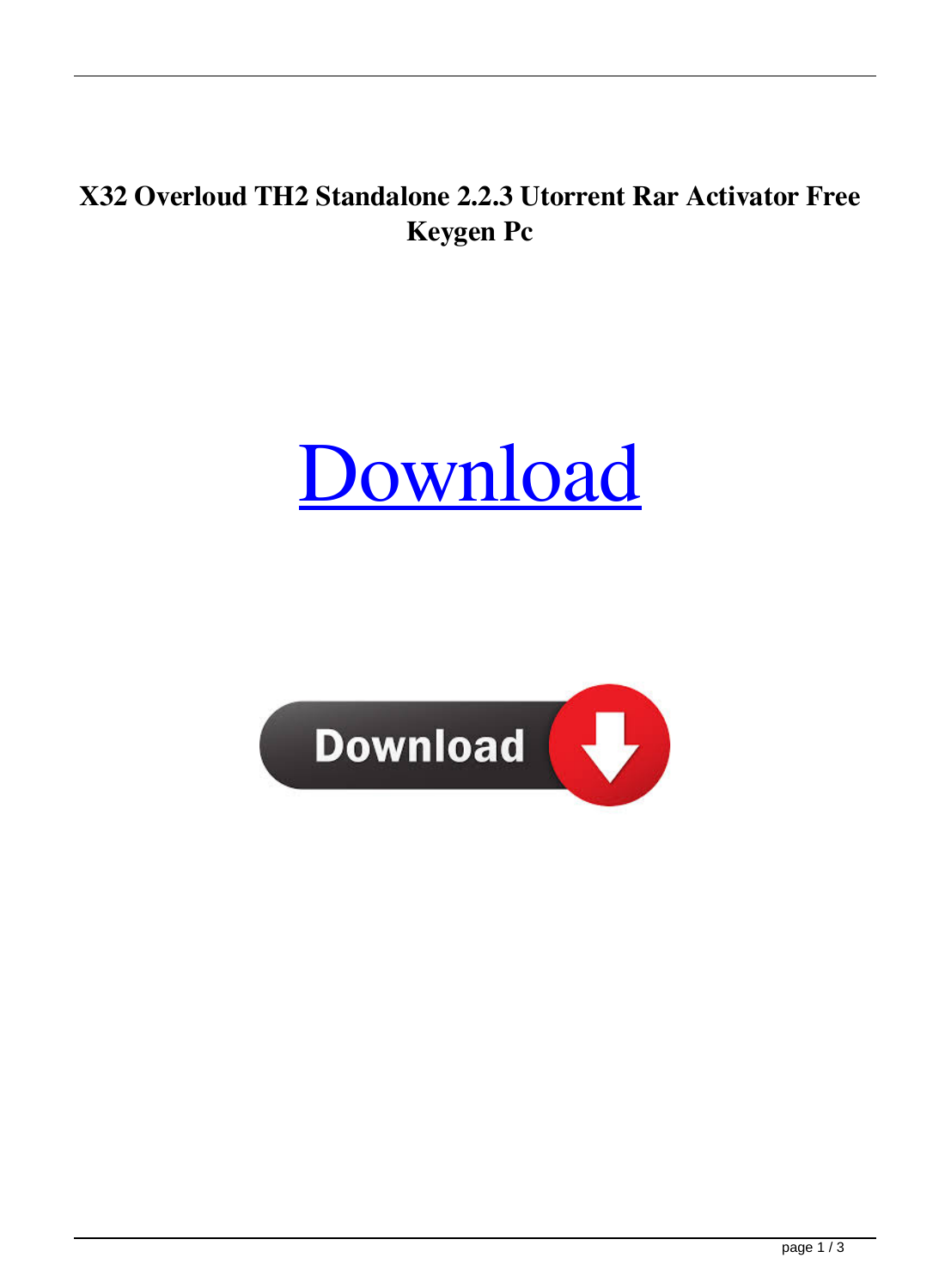Category:Audio engineering Category:Euphemisms Category:EtiquetteIn recent years, a conventional technique, for example, disclosed in Patent Document 1, has been known as a conventional technique relating to a control apparatus for a vehicle. The conventional technique is a control apparatus for a vehicle for driving an engine in a plurality of modes, including a plurality of sets of one of the modes and a plurality of sets of another of the modes. In the conventional technique, during the engine driving in a first of the modes, the operation of an operating unit, which is capable of changing the driving state of an air conditioner, is allowed to be performed in a first limit condition, and during the engine driving in a second of the modes, the operation of the operating unit is allowed to be performed in a second limit condition. In the conventional technique, when the driving state of the air conditioner is switched from the first limit condition to the second limit condition during the engine driving in the second of the modes, it is determined whether the engine speed is an engine speed that is higher than the set engine speed (hereinafter, referred to as a "the upper engine speed") or the set engine speed (hereinafter, referred to as a "the lower engine speed"). When the engine speed is the upper engine speed, the driving state of the air conditioner is switched from the first limit condition to the second limit condition at a time (hereinafter, referred to as a "upper time") when the engine speed reaches the upper engine speed. On the other hand, when the engine speed is the lower engine speed, the driving state of the air conditioner is switched from the first limit condition to the second limit condition at a time (hereinafter, referred to as a "lower time") when the engine speed reaches the lower engine speed. Patent Document 1: Japanese Patent Laid-Open No. H11-261913.The Visionaries: Out of the Shambles The Visionaries: Out of the Shambles (2008) is an album by the progressive rock band Vision Fugue. Track listing All tracks written by John Wetton, except where noted. Personnel John Wetton — lead vocals, bass Karl Jenkins — keyboards Paul Humphreys — drums Vince White — guitar, mandolin, backing vocals Aynsley Dunbar — saxophone